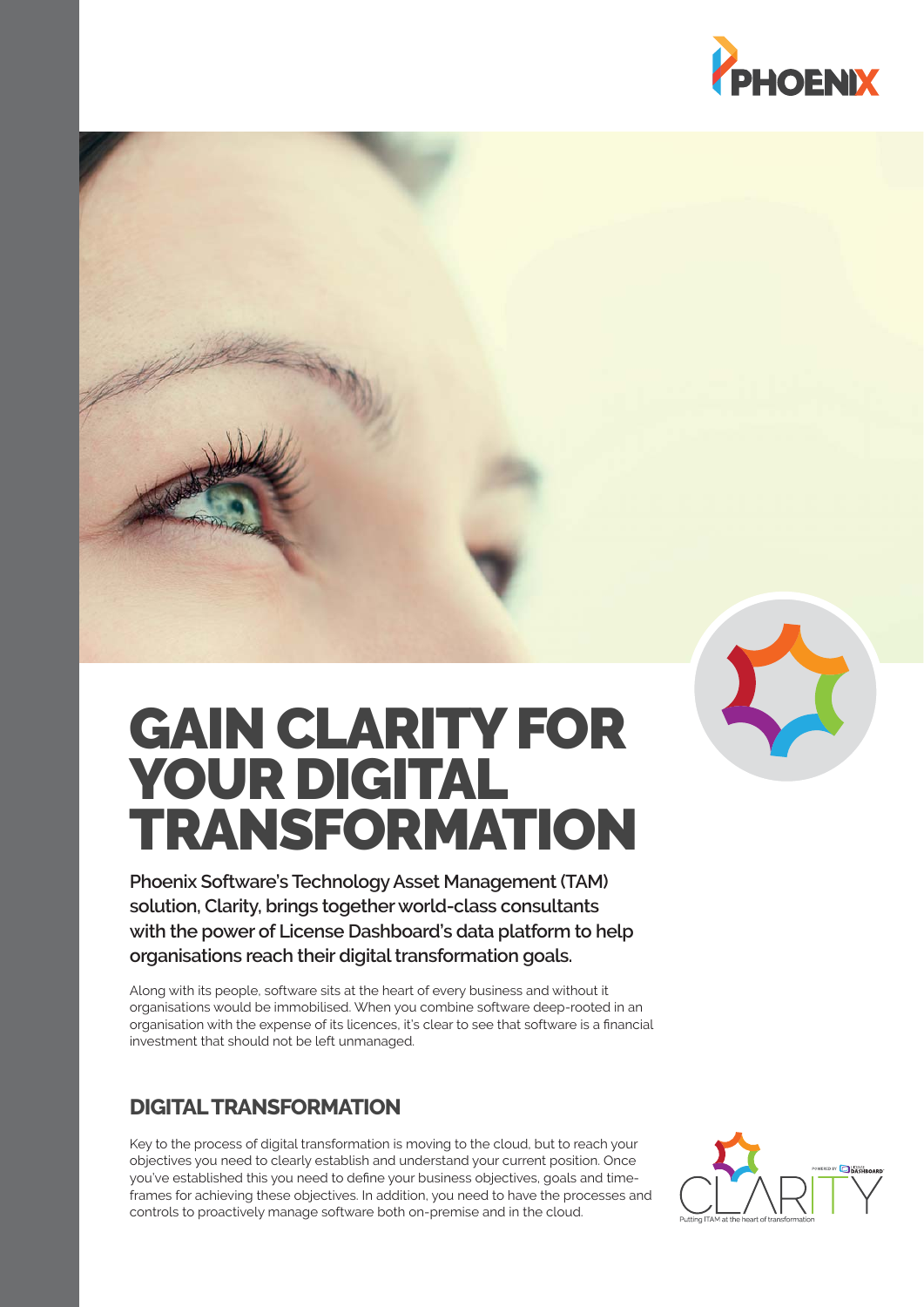Clarity, from Phoenix Software, provides a bespoke managed program designed to help you deliver against your objectives as well as provide transparency and control of your investment within the cloud.

#### **MITIGATE RISK**

According to leading consulting firm McKinsey, software is so pivotal to an organisation's success it takes up 30% of an IT budget. Arguably more important however, is that Gartner's research shows that most organisations overspend on their software licence requirements by up to 30% - so £30,000 per £100,000 spent on software is unnecessary – we think that's a saving worth making.

The financial risks with software don't stop there. Gartner also states that an organisation has a 63% chance of receiving at least one software audit request in the next 12-months and that the average cost is around £300,000 - not a nice surprise to be presented with. So, when you consider the financial investment in software and the risks associated with non-compliance, it pays for an organisation to be in control of their software estate. Clarity has been designed to help organisations reduce risk - whether it is financial, security related or operational.

### **LICENCE OPTIMISATION AND SAM**

Clarity is based on License Dashboard's License Manager Data Platform. With License Manager (which connects to any inventory tool), organisations can view software assets as they transition through the entire lifecycle - from purchase to upgrade to end of life.

With its easy-to-use reporting interface, authorised users can view software and licence inventories, licence entitlement and software inventory information while tracking usage data to re-harvest expensive software licences. With this knowledge at your fingertips you will be equipped for contractual discussions around your annual Enterprise Agreement (EA) and software maintenance renewals.

#### **CLARITY, FROM PHOENIX SOFTWARE, PROVIDES ENTERPRISE-WIDE COMPREHENSIVE DATA AND ASSET INFORMATION**